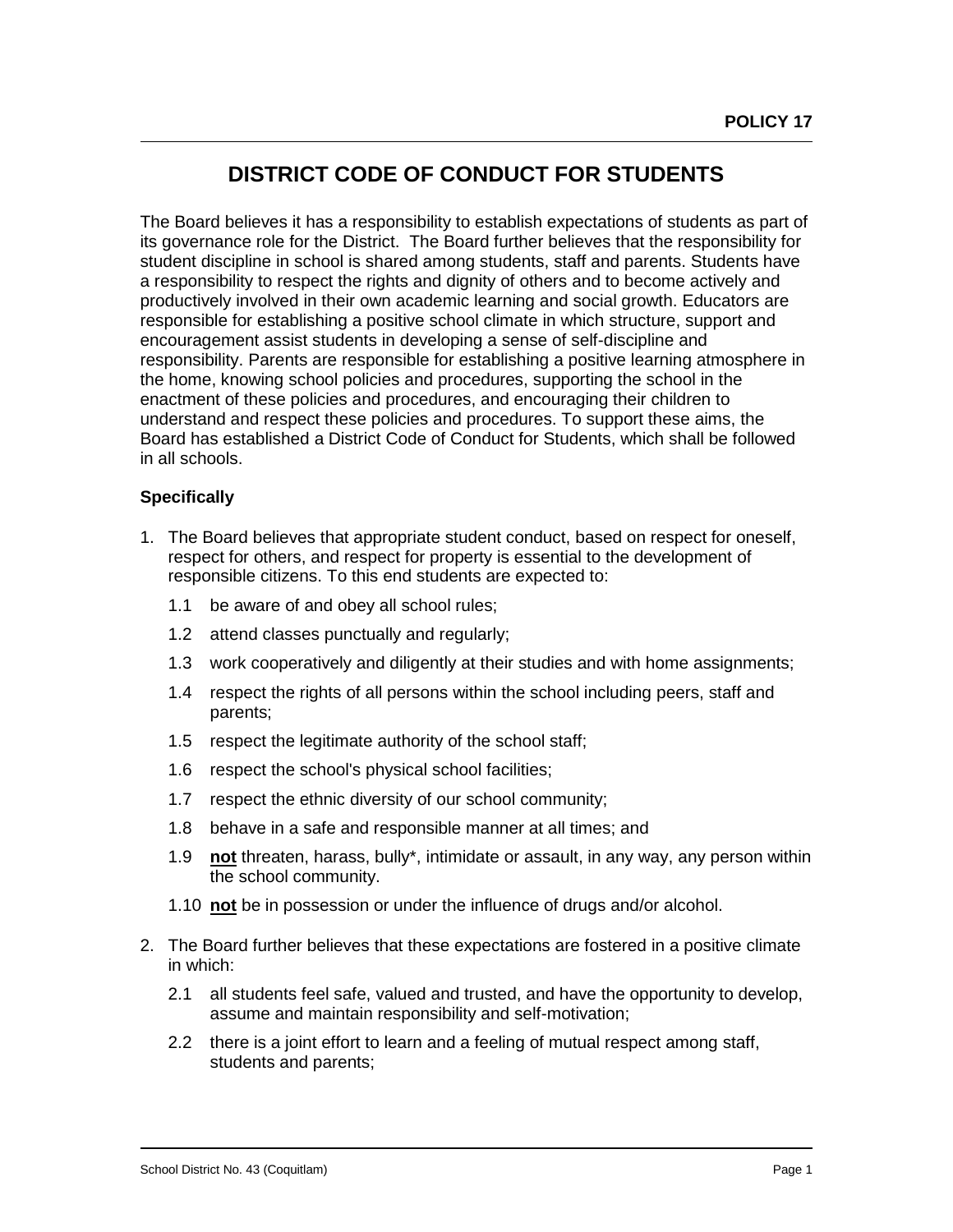- 2.3 appropriate behaviour is consistently encouraged and acknowledged, thereby increasing student self-esteem and reinforcing self-control;
- 2.4 students are disciplined in a timely, fair, judicious and responsible manner, with consequences for unacceptable behaviour that take into account the student's age, maturity and special needs, if any\*\*and
- 2.5 on-going communication exists between staff and parents that encourages and provides increased opportunities for active and constructive parental involvement in their children's education.
- 3. The Superintendent will ensure that each Principal, in consultation with staff, parents and, when appropriate, students, establishes a code of conduct for his/her school that is consistent with the District Code of Conduct for Students and which reflects the provincial standards.
- 4. The Board believes that schools must not be places where discrimination is practiced or tolerated. To that end, each school code of conduct shall contain the following statement:

"As per Section 8 of Human Rights Code of British Columbia, students shall not discriminate against others on the basis of the race, religion, colour, ancestry, place of origin, marital status, family status, age, sex, sexual orientation, gender identity or expression, or physical or mental disability. Furthermore, as per Section 7 of the Human Rights Code of British Columbia, no student shall publish or display anything that would indicate an intention to discriminate against another, or expose them to contempt or ridicule, on the aforementioned bases."

- 5. The school's code of conduct and a summary of the district's policies on "Code of Conduct" (Policy 17), "Violence, Intimidation and Possession of Weapons" (Policy 18) and "Suspension of Students "(Administrative Procedure 355) will be sent home annually to be signed by parents/guardians and, where appropriate, students. The principal shall ensure that the school code of conduct is reviewed with students at the beginning of the school year and throughout the year as necessary.
- 6. Students, while attending school and school sponsored functions and activities, shall be subject to the District Code of Conduct for Students and the school's rules of conduct and deportment established by the Principal. Students may be subject to discipline under the school and/or District Code of Conduct for any conduct which has the effect of negatively impacting the school environment, whether that conduct occurs on or off School District property, at a school sponsored function or activity, or otherwise.
- 7. Students registered in School District No. 43 (Coquitlam) shall not attend at schools other than the school in which they are registered, without a legitimate school related purpose. Students who do so may be subject to disciplinary action by their school or the School District.
- 8. Serious breaches of conduct that threaten the safety and welfare of others will be referred directly to Level Three of the suspension process for resolution by the Student Suspension Review Committee.
- 9. Where a student 16 years of age or older repeatedly fails to comply with the code of conduct, rules and policies of the school, or has failed to apply him/herself to his/her